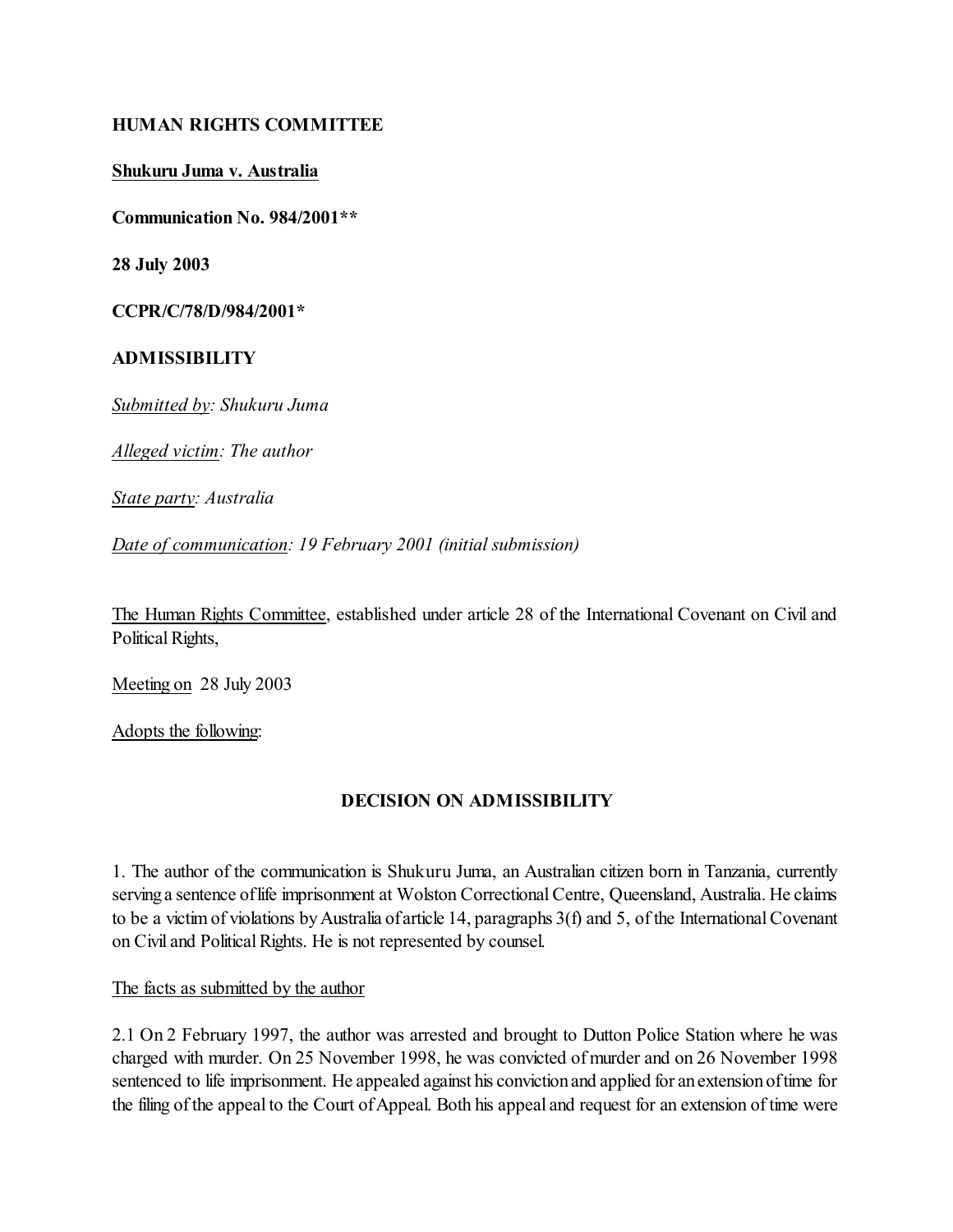dismissed on 16 July 1999. The author then sought special leave to appeal from the High Court of Australia. On 24 November 2000, the High Court dismissed his application.

2.2 From the time of his arrest to the final appeal of his case the author was not provided with interpretation facilities, despite his requests for an interpreter at each stage of the proceedings. He claims that he requested the assistance of an interpreter prior to the interview with the police, and that he requested interpretation from hislawyerduringthe trial at first instance. During the Court of Appeal hearing, the author was provided access to an interpreter to conduct interpretation by telephone conference. However, the author refused this facility as the interpreter was not in the courtroom and he believed that he could not trust him/her. He states that he refused to talk to the interpreter, as the police had forced me against my will to give a record of interview and I was assaulted by [a Detective] of the Queensland police.<sup>1</sup>

2.3 In his application for special leave to appeal to the High Court, the author alleged that he was "forced" to accept a legal aid lawyer who was only assigned to his case on the morning of the appeal, and was, therefore, unfamiliar with it. In addition, the lawyer refused to refer to the points of law raised in the application prepared by the author. Also during the hearing, the author alleges that one of the judges asked on three occasions where the interpreter was but his counsel merely responded that he knew the case.

# The complaint

3.1 The author claims that the State party has violated his right to a "fair and unbiased trial . Inparticular, he claims that, as his first language is Swahili and English only his fourth language, he was unable to understand what was taking place during the court hearings and unable to understand the complexities of the legal process. He argues that because he did not understand what was being said during the proceedings, he agreed with the questions posed. He claims that because he did not have the assistance of an interpreter, the State party violated article 14, paragraph 3(f), of the Covenant.

3.2 The author also claims that the State partyviolated article 14, paragraph5, ofthe Covenant, but does not explain further how he considers his rights in this regard to have been violated.

## The State party's submission on the admissibility and merits of the communication

4.1 By note verbale of 21 December 2001, the State party comments on the admissibility and merits of the communication. It provides the following version of the facts, from the author s arrest to his appeal. The author was born in Tanzania, and arrived in Australia in 1989. His first language is Swahili.

Pre-trial detention and interview

4.2 The offence took place on 1 February 1997. The author was interviewed that same evening by the investigating detective, and informed of the investigation into the murder of Mr. M.. He was placed in custody overnight. He was questioned by the same detective in a formal record ofinterview the following morning.<sup>2</sup> He did not request the services of an interpreter during the interview, nor was he considered by the investigating officers to require such assistance. He was formally charged with the murder of Mr. M. on 2 February 1997 and placed in custody on remand on 7 February 1997.<sup>3</sup>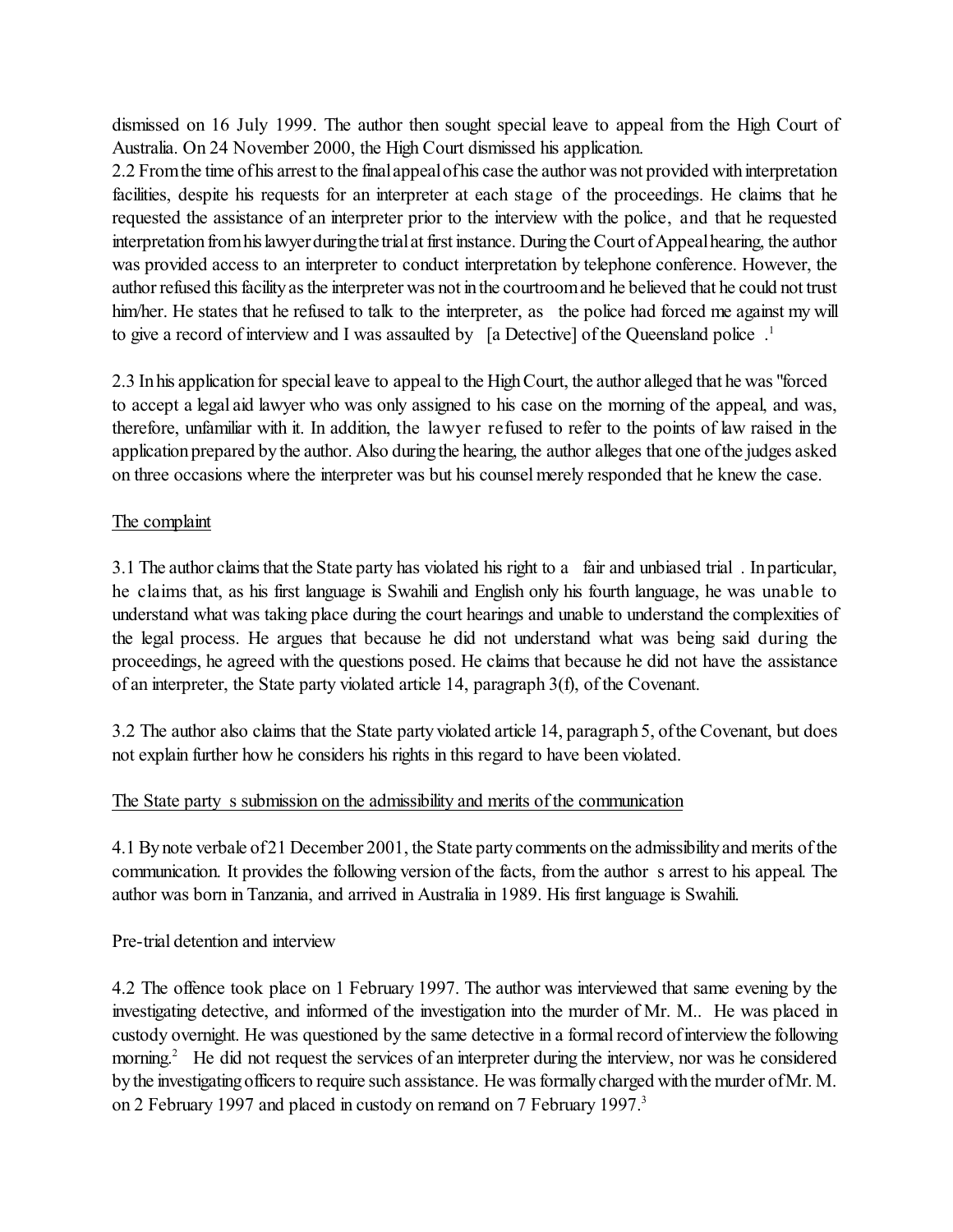## Trial and conviction

4.3 The initial trial started in July 1998, but was aborted due to the illness of counsel for the co-accused. The second trial started on 9 November 1998 in the Supreme Court of Queensland. The author was provided with free legal representation. At trial, he gave evidence in person. No request was made to the trial judge for the assistance of an interpreter, and the point was never raised before the Court. The record of interview of 2 February 1997 (conducted the morning after the murder) was played to the jury. The author was convicted of murder on 25 November 1998.

# Appeal

4.4 The author sought leave to appeal his conviction from the Supreme Court of Queensland to the Court of Appeal, on the ground that his conviction was unsafe. No particulars were given. The author conducted his appeal in person. The Court of Appeal arranged for an interpreter to attend by telephone from Sydney but the author declined this offer. The appeal against conviction was unanimously dismissed by the Court of Appeal on 16 July 1999.<sup>4</sup> An application for an extension of time within which to apply for leave to appeal against sentence was refused. On the argument that the author did not have an interpreter in court and was disadvantaged both in fully grasping the Crown s case and in giving his own evidence, the Court of Appeal found that there were no reasonable arguments supporting the appeal.

4.5 The author subsequently sought leave to appeal from the High Court of Australia<sup>5</sup> arguing that he had suffered a miscarriage of justice because he did not sufficiently understand the trial in which he was convicted of murder. On 24 November 2000, the High Court dismissed the application.

## On admissibility

5.1 The State party submits that the allegation of a violation of article 14, paragraph 3(f), is inadmissible as incompatible ratione materiae with the Covenant, and has not been sufficiently substantiated. IntheState party's view, the author's complaint is essentially that he was not able to speak his native tongue, Swahili, during police investigations or court proceedings, notwithstanding that the record of interview and the trial transcript reveal that he could express himself adequately in the court s official language. It understands the author's notion of a 'fair trial', within the meaning of article 14 of the Covenant, to suggest a right, in criminal proceedings, to express oneself in the language inwhichone normallyexpresses oneself, and that the denial of an interpreter in such circumstances constitutes a violation of article 14, paragraph 3(f).

5.2 The State party recalls the Committee s jurisprudence that this article does not provide any right to have court proceedings conducted in the language of one's choice or to express oneself in the language in which one normally expresses oneself. If members of a linguistic minority or aliens are sufficiently proficient in the court s official language, they have no right to the free assistance of an interpreter.<sup>6</sup> The State party submits that the author has not shown that he was unable to address the police officers and the court in simple but adequate English, and, accordingly, that he was incapable of being defended without interpretation before the court.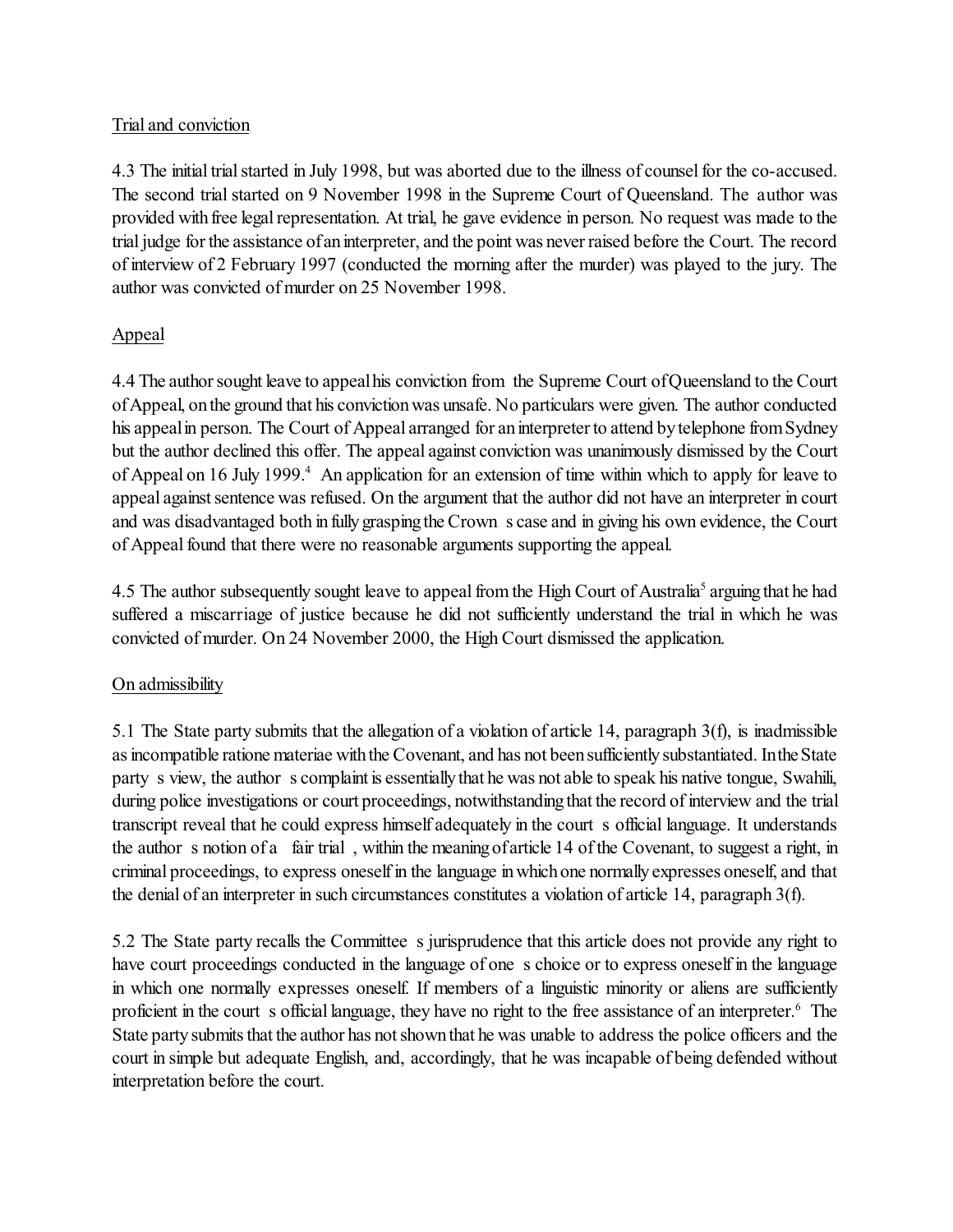5.3 Alternatively, the State party submits that the communication does not reveal any facts in substantiation of the author's claim that he was unable to address the investigating police officers, or the courts, in adequate English. In respect of the record of interview, the State party submits that the investigating detective asked the author whether or not he understood the questions put to him, and whether or not he was able to effectively communicate a response to those questions. In each case, the author affirmed his ability to understand and communicate in English.

5.4 Concerning the conduct of the trialinthe Supreme Court, the State party notes that the records show that there was no request made either by the author or his lawyer for an interpreter. The records reveal that the author understood the questions put to him, and was able to make himself understood. Those representing the author at trial, and at the High Court felt that he was able to communicate sufficiently in English. Neither counsel nor the author, at any stage in the proceedings, requested anadjournment onthe basis that the author did not understand what was going on. The State party recalls that the author himself gave evidence at the trialwithout the assistance of an interpreter and also argued his own case on appeal, declining the services of an interpreter. In dismissing the author's appeal, the Court of Appeal found that there was no evidence, at trial or on appeal, that the author could not communicate in, or comprehend, English. It noted the Court's observation that the author's counsel did not find it necessary to obtain an interpreter to receive instructions, nor to have aninterpreter incourt during the trial. Even more telling, the State party submits, was the fact that the author refused the offer to address the Court in Swahili by utilising the services of an interpreter (as arranged by the Court). Further, it submits that, the judges of the Court of Appeal who heard the author in person on appeal said they could understand his submissions.

5.5 Similarly, the State party refers to the finding of the High Court which found that there was no merit in the claim, that the author was denied an interpreter throughout the proceedings, sufficient to cast doubt on the conviction and to warrant the grant of special leave. Furthermore, it notes that, the Court was not convinced that English was the author's fourth language, as claimed, given that he came from Tanzania, where English is widely spoken. The State party recalls, the Court's observation that the author had lived in Australia for a number of years before his conviction, and that no application was made for an interpreter by the applicant or his counsel at the trial. Besides, the High Court noted that the judges of the Court of Appeal who heard the applicant in person on the appeal said they could understand his submissions.

5.6 On the allegation that the author was assaulted by the investigating detective and forced to participate in a record of interview, the State party does not understand the author to be making a separate claim in this respect but to beofferinga reasonfor his refusal to accept the services of a court-appointed interpreter. However, the State party submits that, to the extent that these allegations raise the question of violations of articles 14, paragraph  $3(g)$ , 7 and/or 10, paragraph 1, the author has failed to exhaust domestic remedies in pursuing those allegations, and that therefore his claim is inadmissible.

5.7 In the alternative, the State party submits that the author has failed to submit sufficient evidence substantiating his allegation, and that, therefore, the Committee should declare this allegation inadmissible on the grounds of non-substantiation. The State party submits the report of the investigating detective to refute the allegations of coercion and assault.7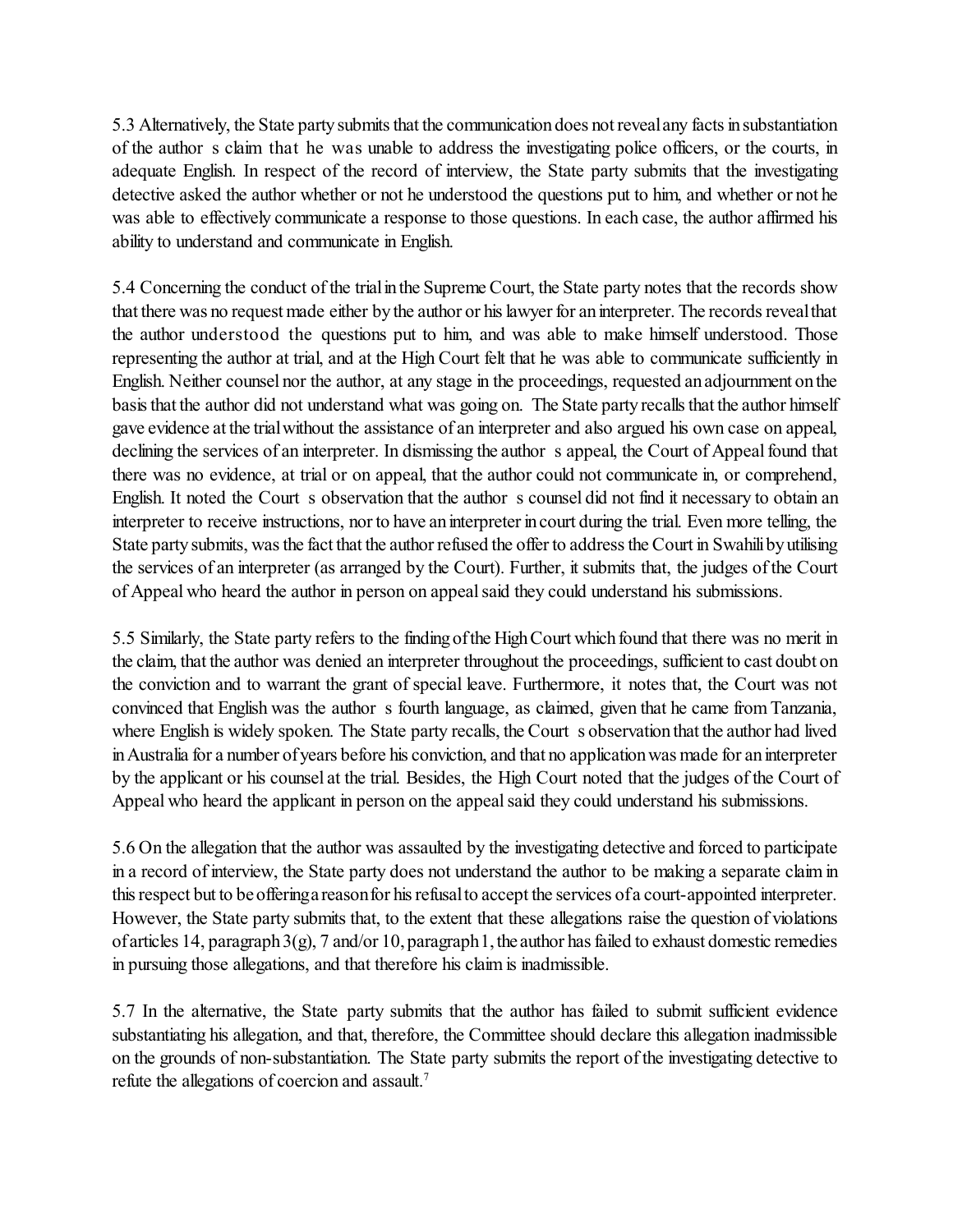5.8 On the alleged violation of article 14, paragraph 5, the State party submits that, since the author does not give particulars of the basis upon which he asserts a violation of this article, his allegations in this respect are inadmissible as incompatible with that provision, and further, that he has failed to substantiate his claim.

5.9 The State party notes that, the Committee has considered the application of article 14, paragraph 5 to domestic legal systems and recognised that the phrase 'according to law permits States to regulate the domestic modalities of the exercise of the right of review, provided that they do not so regulate it as to preclude effective access.<sup>8</sup> The State party argues that the regulation of the number of appeals heard by the High Court does not preclude effective access to that court by applicants seeking review of decisions made by lower courts. <sup>9</sup> It submits that it regulates the exercise of the right to review by the High Court by requiring applicants to obtain special leave to appeal. In considering whether to grant an application for special leave to appeal, the High Court may have regard to any matters that it considers relevant but shall have regard to: a. whether the proceedings in which the judgment to which the application relates was pronounced involve a question of law: 1. that is of public importance, whether because of its general applicationor otherwise; or 2. in respect of which a decision of the High Court, asfinalappellate court, is required to resolve differences of opinion between different courts, or within the same court, as to the state of the law; and b. whether the interests ofthe administration of justice, either generally or in the particular case, require consideration by the High Court of the judgment to whichthe applicationrelates. In addition to these mandatory factors, the High Court will take into consideration whether: judgment from which appeal is sought is correct or unattended with sufficient doubt; there are insufficient prospects of success of an appeal; the proposed appeal exclusively involves questions of fact; the proposed appeal is not a suitable vehicle for determination of the point sought to be agitated; and there is a real possibility of a miscarriage of justice. The State party recalls that the conformity of this requirement with the protection guaranteed by article 14, paragraph 5, was previously considered by the Committee in *Pereira v Australia*,<sup>10</sup> where the Committee observed that article 14, paragraph 5 does not require an appellate court to proceed to a factual retrial, but that a Court conduct an evaluation of the evidence presented at the trial and of the conduct of the trial.

5.10 The State party further submits thatthe HighCourt is the most appropriate body to determine whether or not there are sufficient grounds for granting special leave to appeal, and, in particular, whether the circumstances of a particular case are such as to warrant the utilisation of the fullresources of the High Court. To the extent that the author's communication would require the Committee to assess the substantive, rather than the procedural, correctness of the decision of the High Court, the State party submits that this would require the Committee to exceed its proper functions under the Optional Protocol. In this respect, it refers to the Committee's jurisprudence.<sup>11</sup>

5.11 The State party refers to the Committee s jurisprudence that States parties cannot be held accountable for decisions that lawyers may choose to make when exercising their professional judgement, unless it is manifestly evident that counsel acted in a manner contrary to his or her client s interests.<sup>12</sup> With respect to the contention that the author did not have an effective appeal since the High Court did not reexamine witnesses and counsel did not advance proper grounds of appeal, the Committee has held that these allegations do not in themselves support the contention that the author did not have a review of his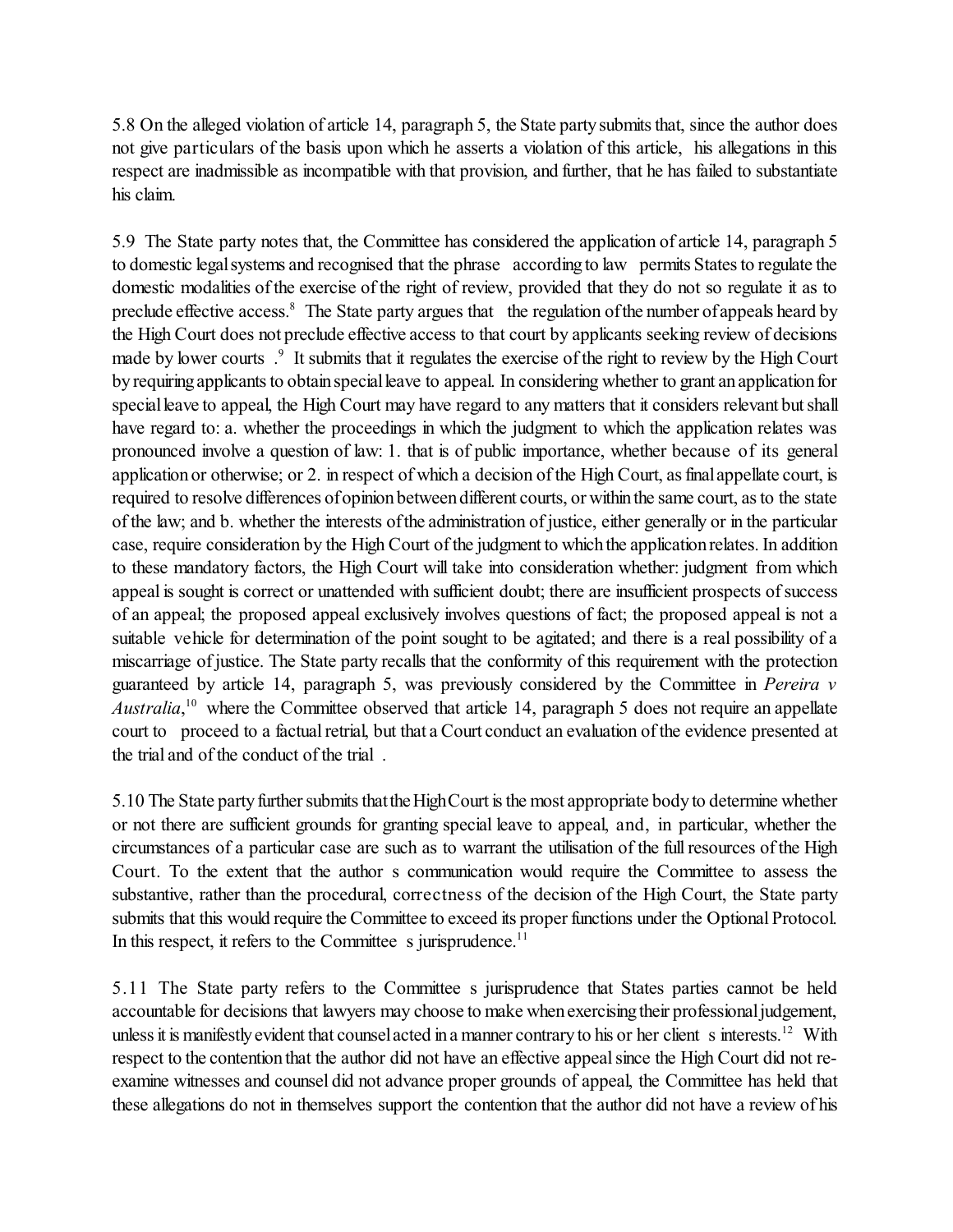sentence by a higher tribunal according to law.<sup>13</sup>

5.12 With respect to the adequacy of the review process available to the author, the State party submits that the factthathisapplication for special leave to appeal was dismissed by the High Court cannot, by itself constitute, evidence that he was not afforded an adequate and sufficient right to review. The State party submits that no issue arises from a limitation of appeals to questions of law. Although the fact that no legal questions are raised in an appeal is one factor that might influence the High Court to dismiss an application for special leave in a particular case, an application for special leave to appeal to the High Court is not exclusively restricted to questions of law. Similarly, the fact that the High Court is generally deferential to the findings of fact made by the lower court does not mean that the Court will not review such findings if the circumstances of the case so demand. The recognised ground for granting special leave to appeal namely a real possibility of miscarriage of justice indicates that the High Court will undertake a consideration of the facts if so required.<sup>14</sup>

5.13 The State party submits that no question arises regarding the author being denied effective access to the High Court. It argues that he had access to the reasons for the judgment of the court from which appealwassought; he had sufficient time in which to prepare his appeal; he had accessto counsel, and he was entitled to, and did, make submissions to the Court.

5.14 The State party understands the author's claim that the High Court Registrar "forced" him to accept the assistance of a solicitor who did not know the particulars of his case and who refused to use the points of law raised in his application, to be an extension of the alleged denial of the right of review, and not a separate allegation. However, to the extent that this claim raises issues under article 14, paragraphs 3(d), and (b) regarding the preparation of a defence, the State party submits the claim is incompatible *ratione materiae* with the provisions of the Covenant, and is therefore inadmissible.

5.15 The State party disputes the claim that the Registrar of the High Court forced the author to accept the assistance of counsel. Rather, the author agreed to accept the pro bono services of counsel in lieu of representing himself.<sup>15</sup> The State party submits that, in any event, the right of the accused to choose his or her own lawyer is not absolute.

## On the merits

5.16 On the claim of a violation of article 14, paragraph 3 (f), the State party reiterates its arguments on the admissibility of this claim. It refers to the author's allegation that "the high court judge asked three times where the interpreter was and the solicitor said that he knew the case, [sic] and asserts that, contrary to this allegation, the transcript of the application for special leave to the High Court shows that the judge asked at one point only whether or not the applicant had an interpreter. The judge was informed by the respondent that the Court had arranged for an interpreter by telephone line to be made available if necessary, but the author's counsel felt that he had received sufficient instructions to put the matter before the Court. Satisfied with this response, the High Court reconsidered the author's application for leave to appeal and ultimately dismissed it.

5.17 While Australian law does not give everyone a right to speak his or her own language in court (which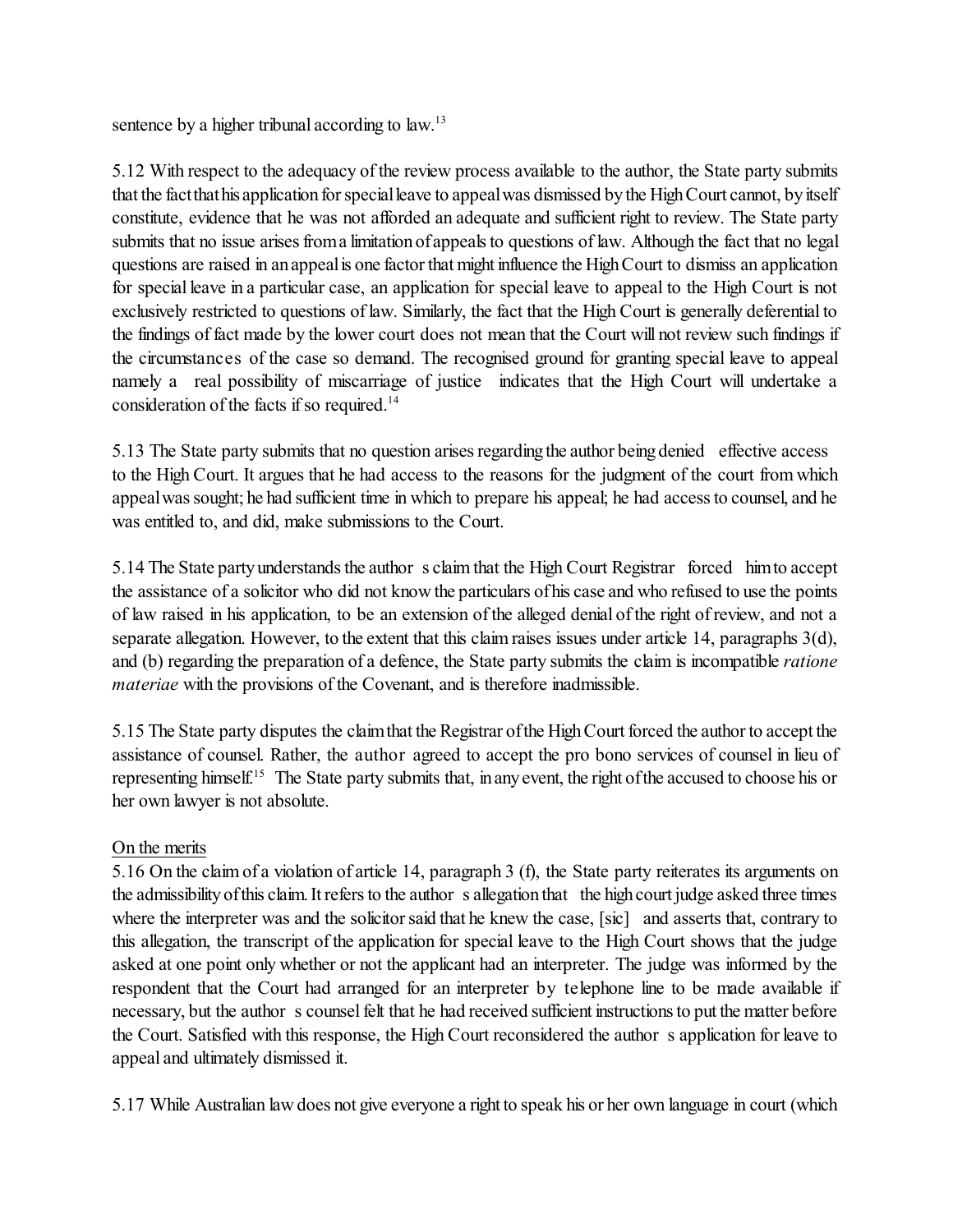the Committee has held does not per se violate article  $14<sup>16</sup>$  those unable to speak or understand English are provided with the services of an interpreter. Suchassistance would have beenavailable to the author, had the facts required it. Australian law recognises that the provision of an interpreter is a matter which arises at earlier stages of the criminal justice process than the appearance of the accused in court. Thus, Section 101 of the Police Powers and Responsibilities Act 1997 (Qld) provides that a police officer must arrange for the presence of an interpreter if he or she reasonably suspects a person in custody is unable, becauseof inadequate knowledge of the English language, or a physical disability, to speak withreasonable fluency in English. Regulation 73 of the Police Responsibilities Code in Schedule 2 of the Police Powers and Responsibilities Act 1997, states, in subparagraph (2), that the investigating police officer may ask questions that indicate whether or not the person in custodies is *inter alia,* capable of understanding the questions put to him or her. The State party argues that from the record of interview, one cannot infer that the investigating detective should have suspected that the author had an inadequate knowledge of English to speak with reasonable fluency in the language. Finally, Section  $131A(1)$  of the Evidence Act 1977 (Qld) provides that in a criminal proceeding, a court may order the State to provide an interpreter for a complainant, defendant or witness, if the court is satisfied that the interests of justice so require. According to the State party, Section 131A is compatible with article 14, paragraph 3 (f) of the Covenant, and, given the broad coverage of the 'interests of justice', goes even further in its protection of the accused.

5.18 On the author's claim of a violation of article 14, paragraph 5, the State party submits, that the Committee should dismiss the claim as unmeritorious for the reasons set out above (paras. 5.8 to paras. 5.13).

## Comments by the author

6.1 By letter of March 2002, the author responded to the State party submissions. He contests the State party's arguments on admissibility and merits and reiterates his two claims of a violation of article 14, paragraphs 3(f) and 5. He also gives detailed information on statements in the trial transcripts made by the investigating detective and the witnesses which, according to him, shows that they were all inconsistent and unreliable in their testimony.

6.2 On the issue of his treatment by the investigating detective, the author reiterates that he "was assaulted during his police interview by him. He states that he was asked during the trial to identify the person who assaulted him and he identified the investigating detective.

6.3 In addition, the author contends that he thinks the reason his lawyer did not request an interpreter during the trial was because of the costs involved. He notes that while English is widely spoken in Tanzania this does not mean that everyone speaks or understands it. He admits that the could express himself reasonably, but at no time did he have much comprehension of the proceedings, and adds that in his summing-up the trial judge should have requested the jury to take into account his difficulties with the English language.

6.4 Finally, he argues, without giving further details, that the jury was prejudiced against him because of circumstantial evidence, and because he is black and had language difficulties.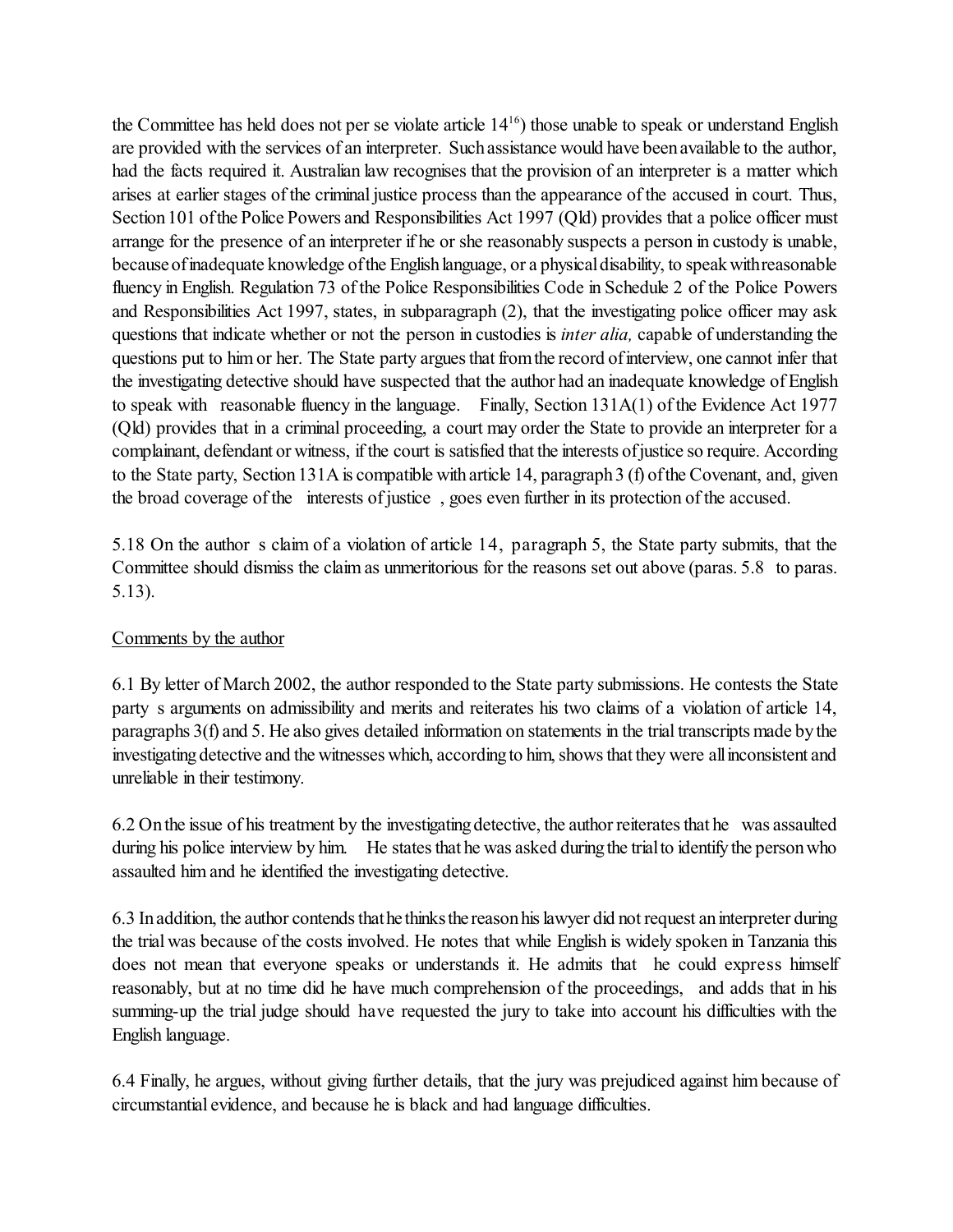## Issues and proceedings before the Committee

### Consideration of admissibility

7.1 Before considering any claim contained in a communication, the HumanRightsCommittee must decide, in accordance with rule 87 of its rules of procedure, whether the claim is admissible under the Optional Protocol to the Covenant.

7.2 As required under article 5, paragraph 2(a) ofthe Optional Protocol, the Committee has ascertained that the same matter is not being examined under another international procedure of investigation or settlement.

7.3 With respect to the claim that the author was denied the services of an interpreter, the Committee finds that the author has failed to substantiate his claim sufficiently, for the purposes of admissibility. It notes from the documentation provided that the author could express himself adequately in English, that he did not apply for an interpreter during the trial at which he gave evidence, that he refused the assistance of an interpreter during the Court of Appeal hearing at which he represented himself, and that he concedes in his response to the State party s submission that the could express himself reasonably in the English language. The Committee reaffirms that the requirement of a fair hearing does not obligate States parties to make the services of an interpreter available *ex officio* or upon application to a person whose mother tongue differs from the official court language, if such person is otherwise capable of expressing himself adequately in the official language of the court.<sup>17</sup> The Committee therefore finds this part of the claim inadmissible as incompatible with the provisions of the Covenant, pursuant to article 3 of the Optional Protocol.

7.4 With respect to the issue of the alleged assault on the author by the investigating detective, the Committee observes that it remains unclear whether the author claims a separate violation of the Covenant in this regard, or whether it is merely a reason why he refused the services of an interpreter during his Court of Appeal hearing. Inanyevent, the Committee finds that neither has the author demonstrated that he has exhausted domestic remedies in this respect, nor has he substantiated his claim for the purposes of admissibility. A mere allegation with no further information on the facts is insufficient to raise a claim under the Covenant. The Committee therefore finds any claim of ill-treatment by the police inadmissible under articles 2, and 5, paragraph 2 (b) of the Optional Protocol.

7.5 With respect to the issue of a violation of article 14, paragraph 5, the Committee observes that it is not clear from the author's submission on what grounds he makes such a claim. This article protects his right to have his conviction and sentence reviewed by a higher tribunal. It appears that his claim relates to the dismissal by the High Court of his application for special leave to appeal as well as the fact that he was allegedly forced to accept a legal aid lawyer who was entrusted to his case only the day before his application to the High Court and during the hearing his lawyer allegedly failed to bring up the arguments outlined inthe author's application. The Committees notes that the mere dismissal of a request for special leave to appeal is not sufficient to demonstrate that there has been a violation of article 14, paragraph 5. It recalls<sup>18</sup> that this article does not require an appellate court to proceed to a factual retrial, but that it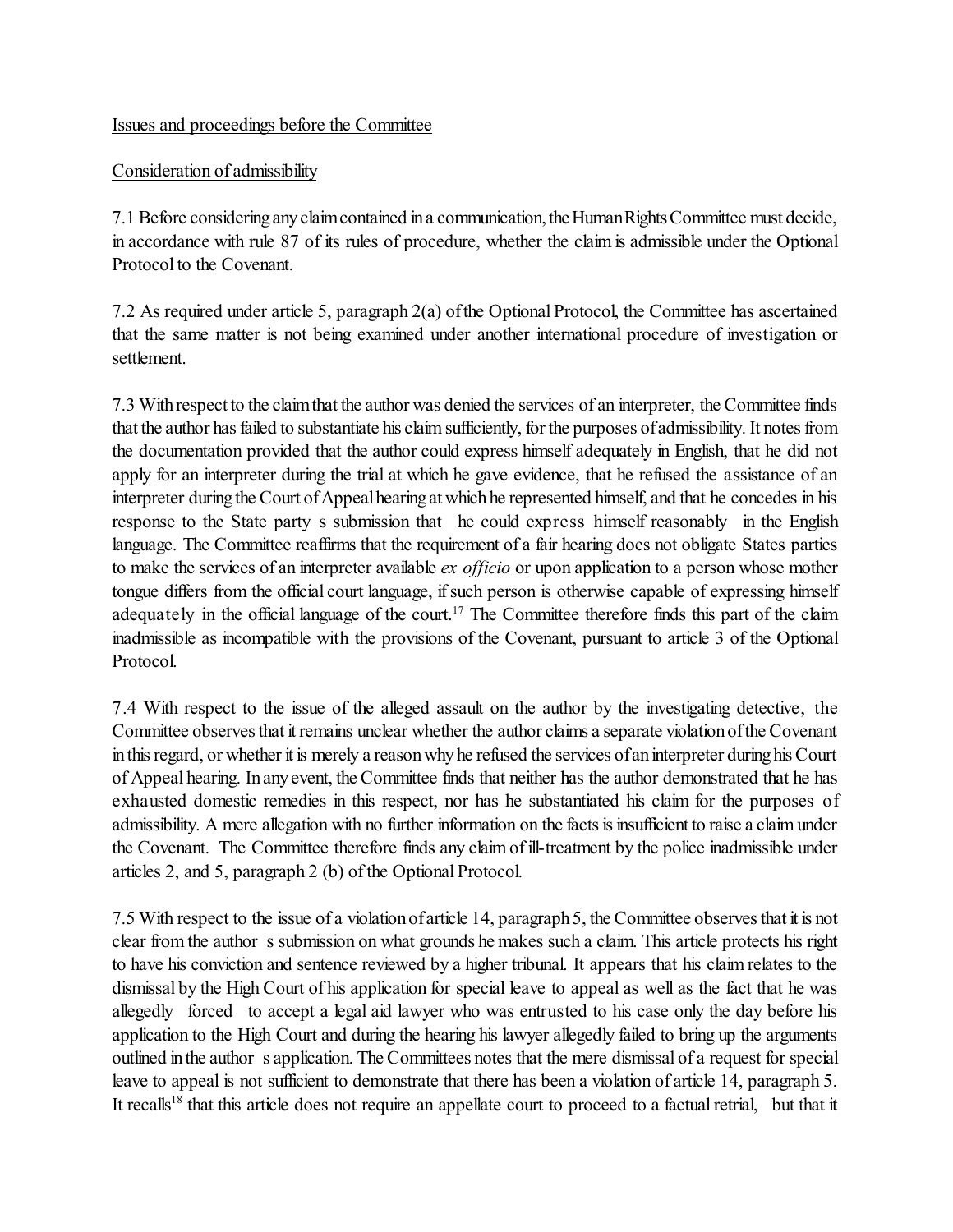conduct an evaluation of the evidence presented at the trial and of the conduct of the trial". The Committee notes from the judgment of the Court of Appeal that it did evaluate the evidence against the author and specifically dealt with the author s main claim that he should have been provided with an interpreter. The High Court also examined this claim and rejected it. The Committee also observes that the complaints made against counsel do not support the allegation of a violation of article 14, paragraph 5. It, therefore, finds this part of the communication inadmissible on the grounds ofinsufficient substantiation, under article 2 of the Optional Protocol.

7.6 To the extent that the author's arguments relating to counsel s involvement in his application to the High Court may raise an issue under article 14, paragraphs 3 (b) and (d), the Committee finds that the author has failed to substantiate any such claim. Similarly, the Committee finds that the new claim of "racial prejudice raised by the author in his letter of March 2002 has also not been substantiated. These claims are therefore inadmissible under article 2 of the Optional Protocol.

8. The Human Rights Committee therefore decides that:

(a) The communication is inadmissible under articles 2, 3 and 5, paragraph 2 (b) of the Optional Protocol;

(b) This decision be communicated to the author and to the State party.

[Adopted in English, French and Spanish, the English text being the original version. Subsequently to be issued in Arabic, Chinese and Russian as part of the Committee's annual report to the General Assembly.]

\*/ Made public by decision of the Human Rights Committee.

\*\* The following members of the Committee participated inthe examination of the present communication: Mr. Abdelfattah Amor, Mr. Prafullachandra Natwarlal Bhagwati, Mr. Alfredo Castillero Hoyos, Mr. Franco Depasquale, Mr. Maurice Gl l Ahanhanzo, Mr. Walter K lin, Mr. Ahmed Tawfik Khalil, Mr. Rajsoomer Lallah, Mr. Rafael Rivas Posada, Sir Nigel Rodley, Mr. Martin Scheinin, Mr. Hip lito Solari Yrigoyen, Mr. Roman Wieruszewski and Mr. Maxwell Yalden.

Pursuant to rule 85 of the Committee's rules of procedure, Mr. Ivan Shearer did not participate in the adoption of the decision.

<sup>1</sup> No further information on this point is provided and the author does not specifically state it as a claim.

<sup>2</sup> The State party provides a copy of the transcript of the police record of interview. [It is not apparent from the transcript that the author requested an interpreter at that point.]

 $3\,$  Neither the State party nor the authorindicates where the author was between 2 and 7 February 1997.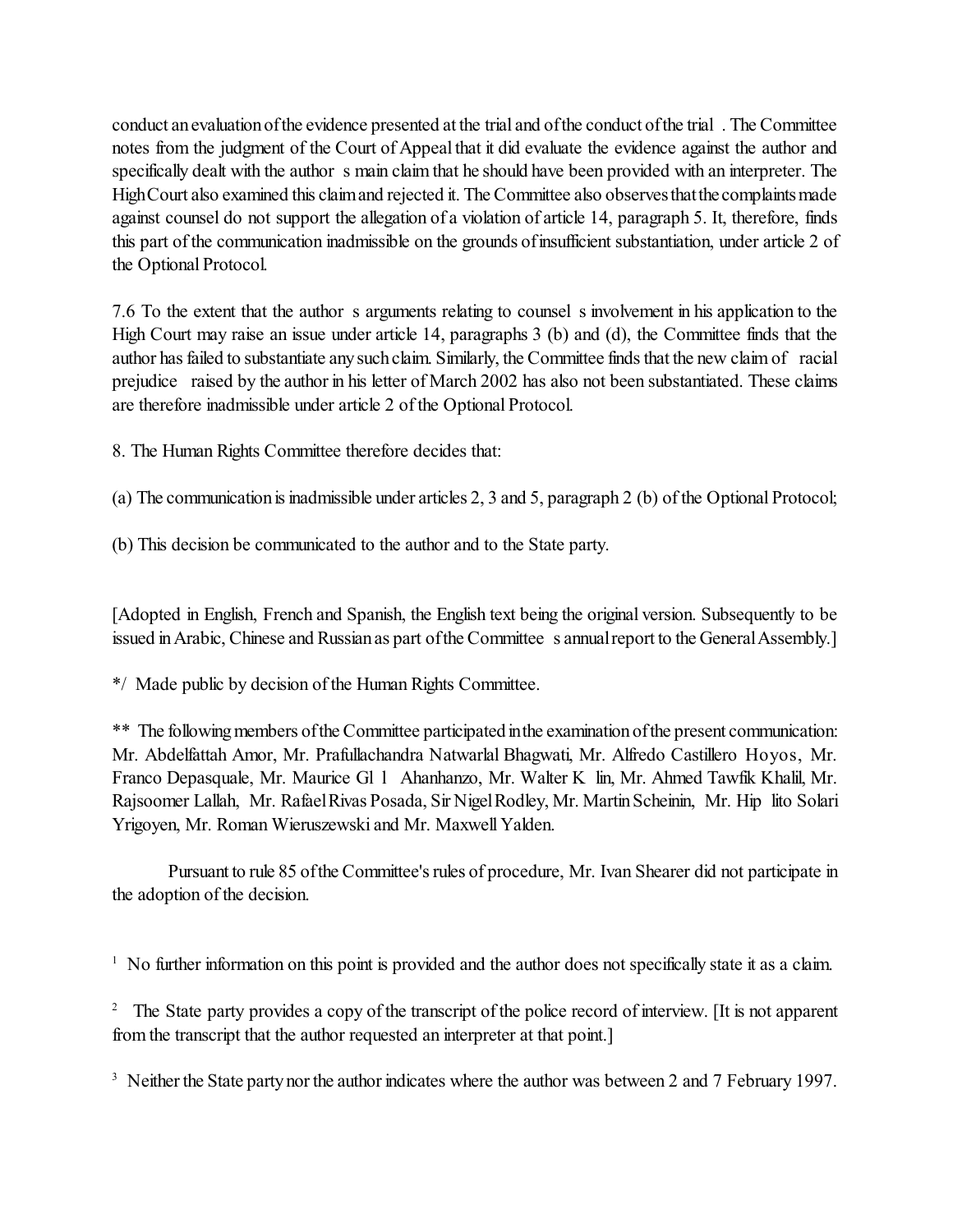<sup>4</sup> A copy of the decision of the Court of Appeal is attached to the State party submissions. [It appears fromthe judgement that asthe only ground in the notice of appeal was that the conviction was unsafe and unsatisfactory, and no particulars were given, the appeal judges decided that "the question which the court must ask itself is whether it thinks that upon the whole of the evidence it was open to the jury to be satisfied beyond reasonable doubt that the accused was guilty. In this regard, the Court considered the witness evidence during the trial, the summing up by the trial judge and whether the author should have had an interpreter.]

 The State party has provided a copy of the transcript from the High Court. [It appears from the 5 transcript that four arguments were advanced by author's counsel and considered by three judges of the High Court – whether the author should have had an interpreter, the question of inconsistencies in witness evidence, and the allegations of intoxication of a witness and coaching of another witness.]

<sup>6</sup> The State party refers *inter alia* to the Committee's decisions in Guesdon v France, Communication No. 219/1986, Views adopted on 25 July 1990; Cadoret and Le Bihan v France, Communication Nos. 221/1987 and 323/1998, Views adopted on 11 April 1991; Barzhig v France, Communication No. 237/1998, Views adopted on 11 April 1991.

 $^7$  The State party provides a copy of the report, dated 19 September 2001, prepared by the detective in question describing the procedure and details behind the arrest and interview of the author in the police station. Included is a copy of the statement prepared by the investigation detective, and submitted during the court proceedings.

The State party refers to HRC, General Comment 13/21 of 12 April 1984, para. 17. Domestic 8 modalities' include matters such as the procedures of appeal, access to and the powers of reviewing tribunals, requirements for appeals, and the way in which the procedure before the review tribunal takes account of the fair and public hearing requirements of article 14, paragraph 1. It also refers to Consuelo Salgar de Montejo v Colombia, Communication No. 064/1979, Views adopted on 24 March 1982.

 $9$  The State party also refers to the Article 2(1) of Protocol No. 7 to the European Convention for the Protection of Human Rights and Fundamental Freedoms ( $t$  the European Convention ) which states that:

'Everyone convicted of a criminal offence by a tribunal shall have the right to have his conviction or sentence reviewed by a higher tribunal. The exercise of his right, including the grounds on which it may be exercised, shall be governed by law. In applying this provision, the European Commission on Human Rights (ECHR) has held that it is sufficient for a State to limit a right of appeal to questions of law.

<sup>10</sup> Communication No. 536/1993, Inadmissibility decision adopted on 28 March 1995.

<sup>11</sup> Maroufidou v Sweden, Communication No. 58/1979, Views adopted on 9 April 1981.

<sup>12</sup> The State party refers to Tomlin v Jamaica, Communication No. 589/1994, Views adopted on 16 July 1996.